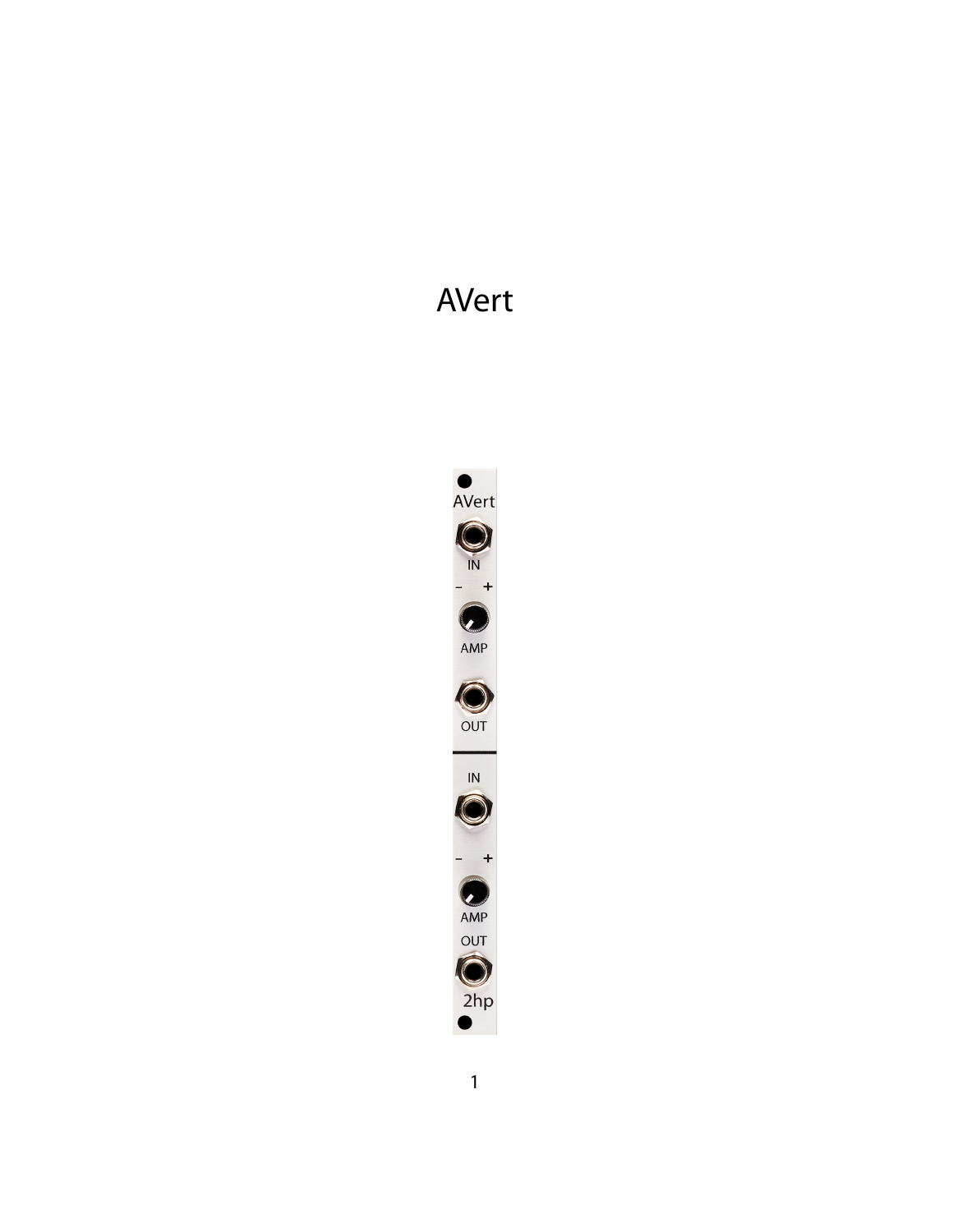## **Contents**

| <b>Description</b>         | 3  |
|----------------------------|----|
| <b>Installation</b>        | 4  |
| <b>Specifications</b>      | 4  |
| <b>Diagram</b>             | 5. |
| <b>Functional Overview</b> | 6  |
|                            | 6  |
|                            | 6  |
| 3. Out                     | 6  |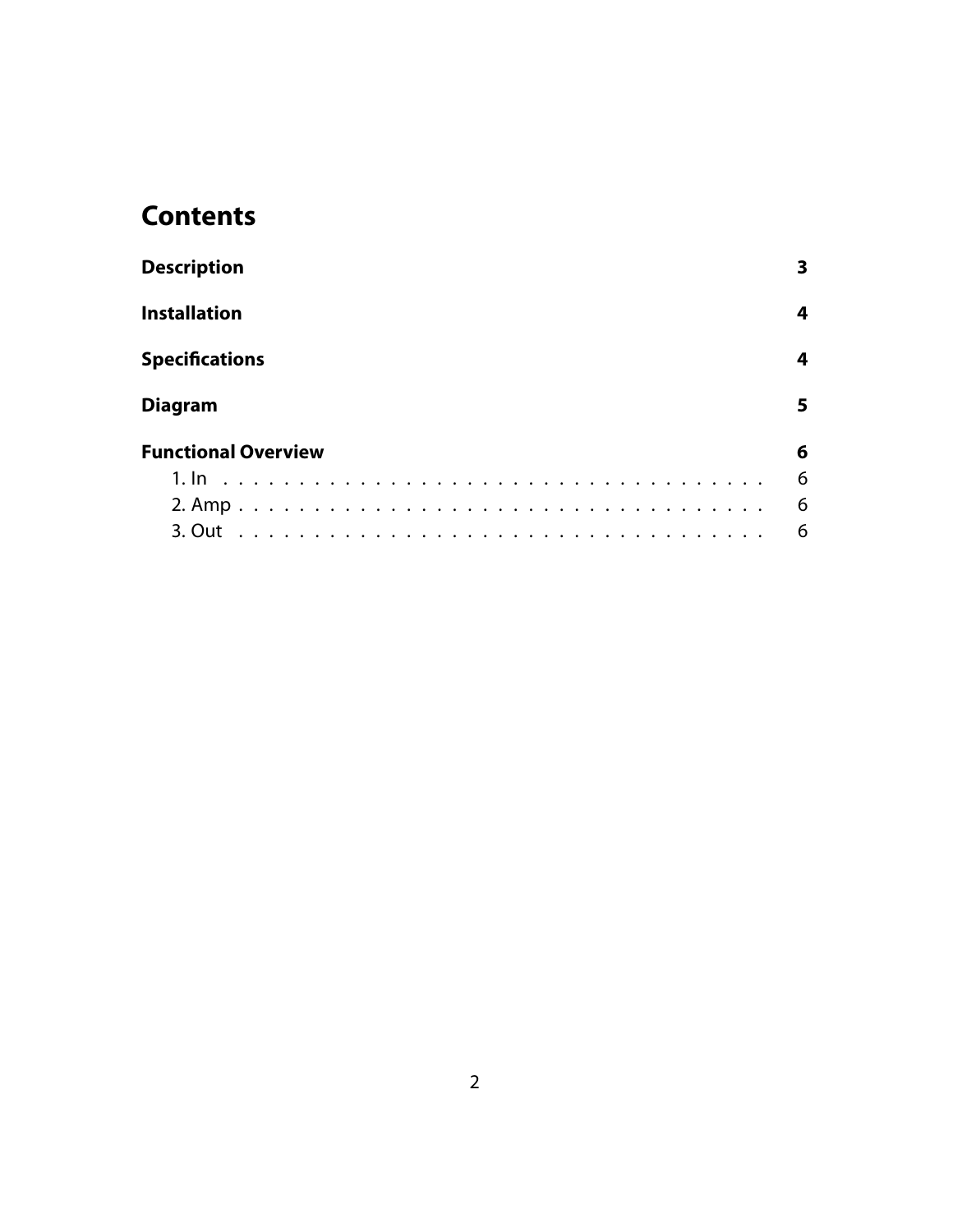## <span id="page-2-0"></span>**Description**

AVert is a dual attenuverter. Each channel offers the ability to attenuate and invert any input signal. The signal present at channel 1 is normalled to channel 2, allowing for two unique output signals from a single input. Get Inverted.

- Dual attenuverter
- Attenuates and/or inverts any input signal
- Normalling behavior offers two unique outputs for a single input
- Center detented pots provide tactile feedback for 0V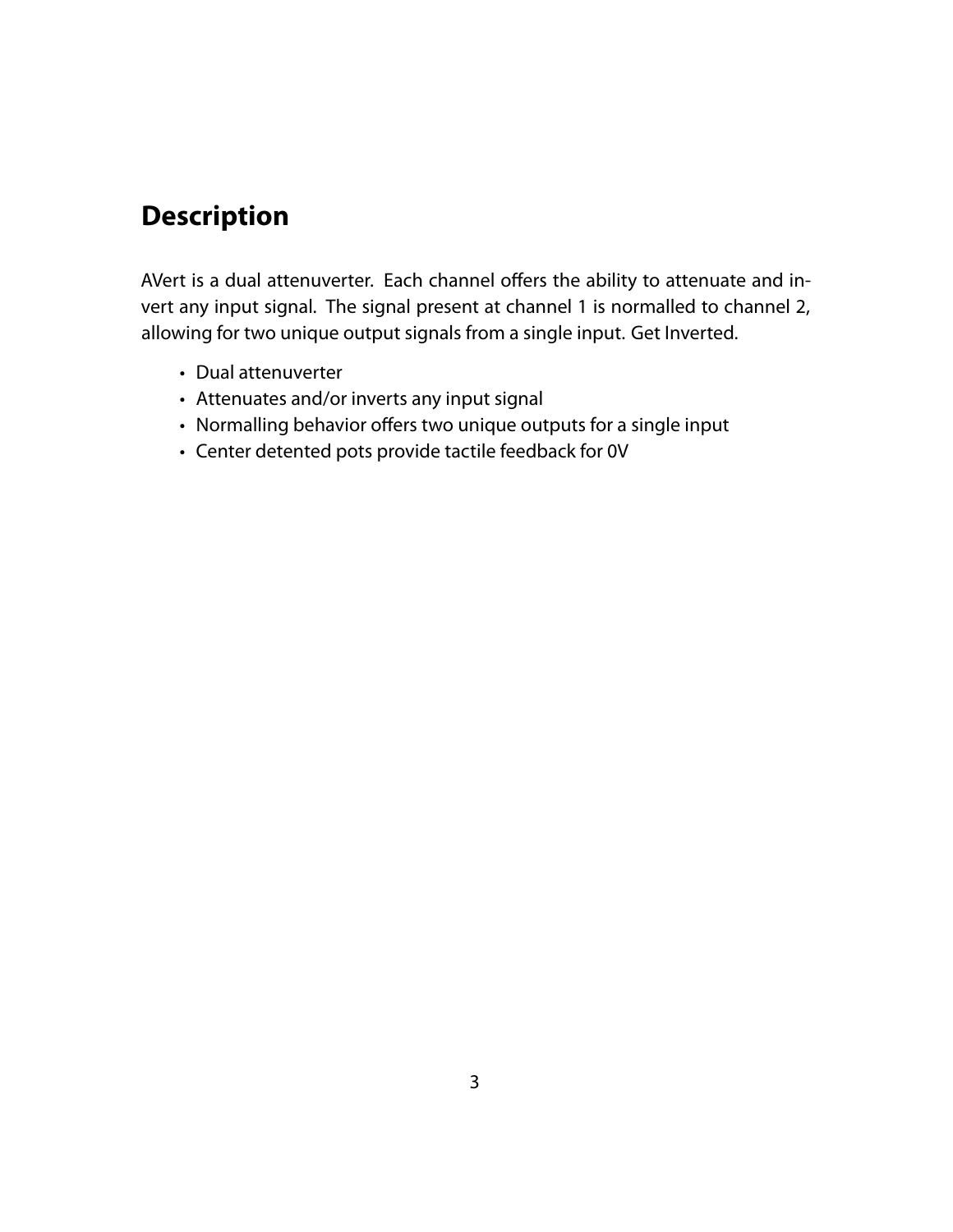## <span id="page-3-0"></span>**Installation**

To install, locate 2 HP of space in your Eurorack case and confirm the positive 12 volts and negative 12 volts sides of the power distribution lines. Plug the connector into the power distribution board of your case, keeping in mind that the red band corresponds to negative 12 volts. In most systems, the negative 12 volt supply line is at the bottom. The power cable should be connected to the module with the red band facing the front of the module.

## <span id="page-3-1"></span>**Specifications**

- Size: 2 HP
- Depth 42mm
- Current Consumption:
	- **–** +12V: 9mA
	- **–** -12V: 5mA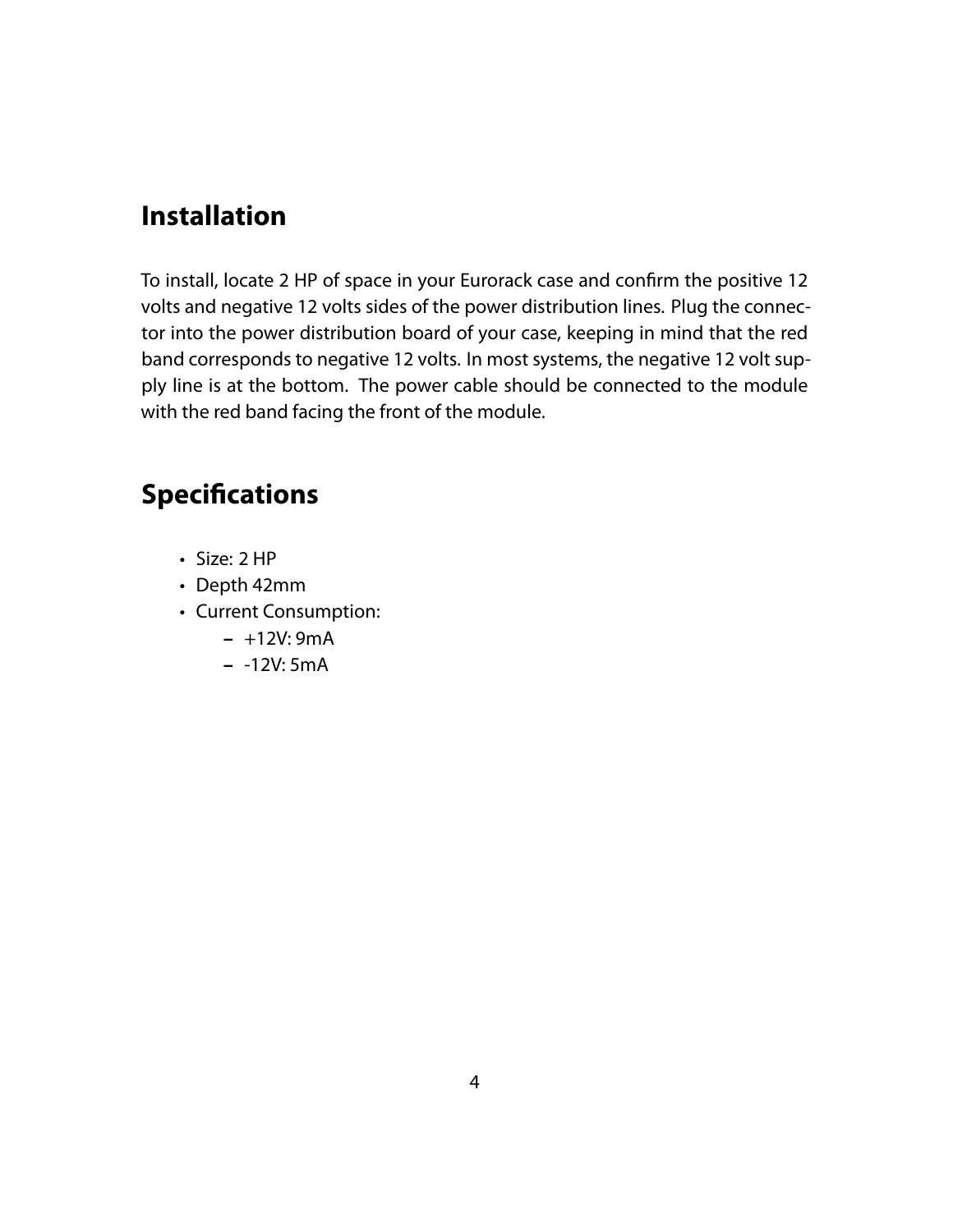## <span id="page-4-0"></span>**Diagram**